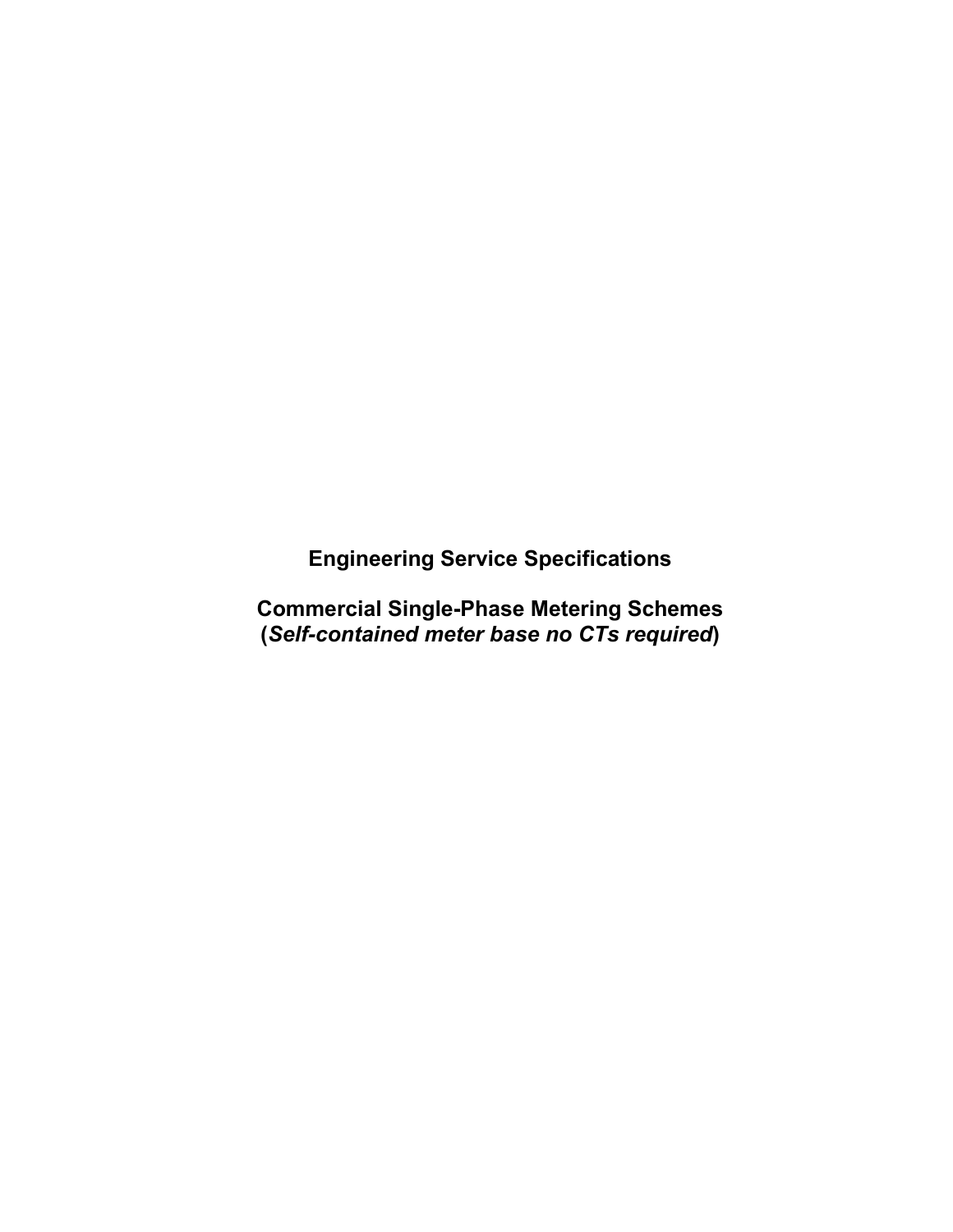#### **SLEMCO Specifications for Commercial Underground Secondary Requirements**

Applicable to commercial services receiving single-phase power at 120/240 volts through a 200 Amp meter base attached to building requiring service. The meter base service conductors enter through an underground conduit from either an underground or overhead source.

The *Point of Connection* is the point of demarcation between SLEMCO and the customer. It will be the customer's responsibility for compliance with the National Electrical Code (*NEC*) and any governing authority for all equipment beyond the *Point of Connection*. The customer is advised to use the services of a qualified electrician to assure compliance with all codes and regulations.

*It should be noted that electrical pipe is the gray pipe and white water pipe is not acceptable. Therefore, schedule 40 or 80 electrical pipe discussed in this section is approved electrical conduit.*

Items marked with  $\mathbf{\Theta} \mathbf{\Theta} \mathbf{\Theta}$  are indicated on the following drawings:

Drawing No.2 – *Single-Phase Underground Service Requirements from an Existing Padmount Transformer* Drawing No.3 – *Single-Phase Underground Service Requirements from a new Padmount Transformer* Drawing No.4 – *Single-Phase Underground Service Requirements from an Overhead Source*

- A. Secondary conductors from transformer to meter base are furnished and installed by SLEMCO. **OCO** Secondary conductors will be terminated by SLEMCO to source side of the meter base (*Point of Connection*).
- B. Secondary conduit furnished and installed by customer. After trenching, the trench may be backfilled and covered. Conduit must be 2" electrical conduit. Electrical schedule 40 pipe is acceptable for below ground use.  $\mathbf{\odot} \mathbf{\odot} \mathbf{\odot}$
- C. Above ground riser conduit must be 2" electrical schedule 80 pipe. If elbows are required, then PVC elbows shall be used. LB elbows and flex conduit cannot be used.  $\bullet\bullet\bullet$
- D. Any underground service that requires three 90º (*degree*) turns or is further than 150', the customer must use standard steel 90º elbows with an 18" turn. A maximum of three 90º turns are allowed. Any underground service which is less than 150' with two or less 90º turns, the customer is allowed to use PVC long radius 90 $^{\circ}$  elbows with a 36" turn. **@60**
- E. Customer must maintain a depth of 36" when installing electrical conduit for secondary conductors. **@60**
- F. **F1** If the customer is getting power from an overhead source, then the customer will stub up at the SLEMCO pole 36" above finished grade with 2" electrical schedule 80 pipe.  $\bullet$ The customer will also be required to leave three (*3*) joints of 2" electrical schedule 40 pipe near the pole to be used by SLEMCO to install the riser up the pole even with neutral or bottom of transformer. The customer will also provide a 2" weather head along with the electrical schedule 40 pipe. According to National Electric Safety Code (*NESC*) Table 232-1, Item 5., Note 8(d), the lowest point of the service conductor (*drip loop*) must be at least 10' above final grade.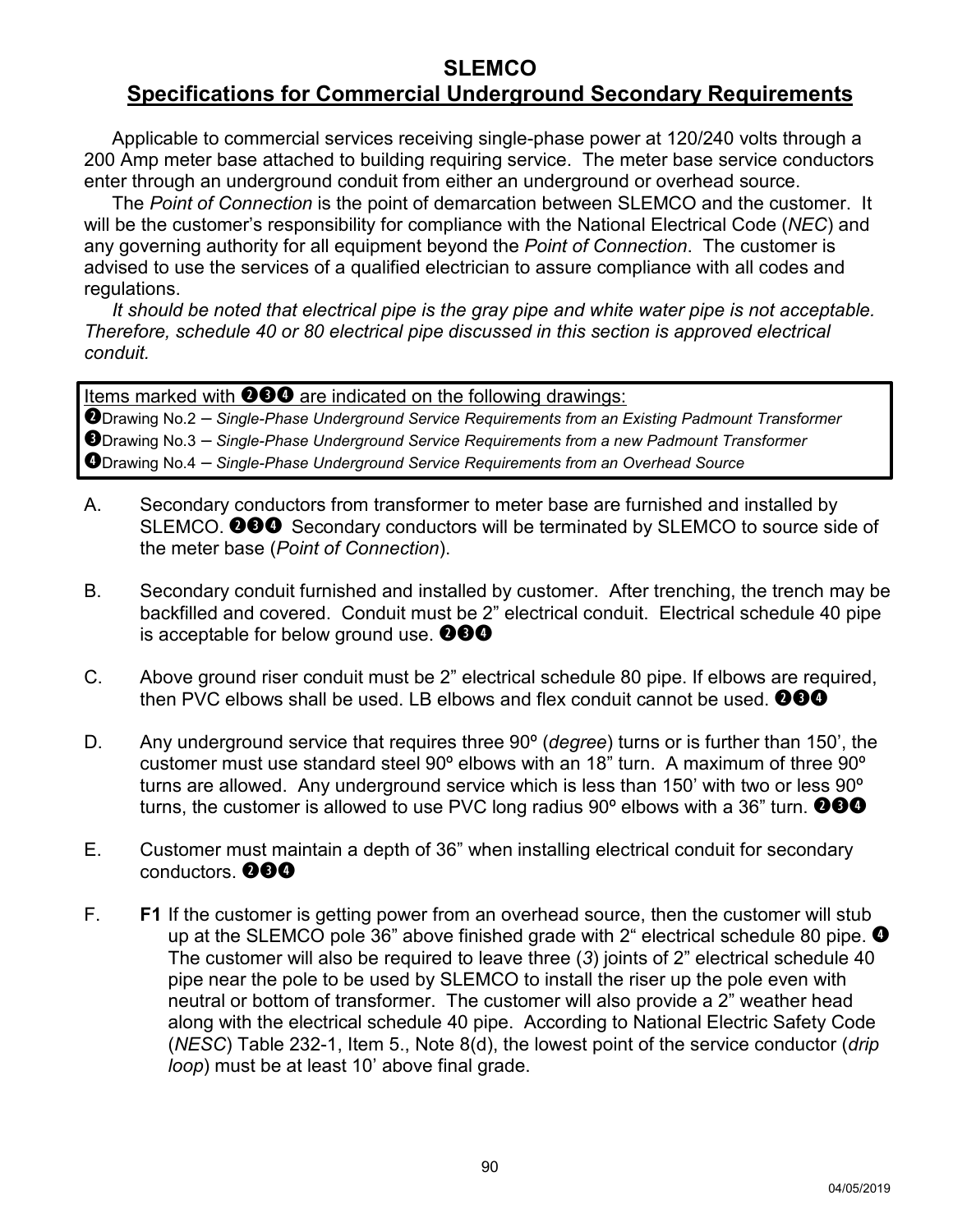### **SLEMCO**

# **Specifications for Commercial Underground Secondary Requirements**

Items marked with  $\bigcirc \Theta \bigcirc \Phi$  are indicated on the following drawings:

Drawing No.2 – *Single-Phase Underground Service Requirements from an Existing Padmount Transformer*

Drawing No.3 – *Single-Phase Underground Service Requirements from a new Padmount Transformer*

Drawing No.4 – *Single-Phase Underground Service Requirements from an Overhead Source*

- **F2** If the customer is getting power from an existing padmount transformer, then the customer must stop the electrical conduit 1' short of the transformer pad. The customer conduit must be installed perpendicular (*in direction of arrows*) to the area (*shown in gray*) marked as 1' from edge of transformer pad surrounding the bushing enclosure of the padmount transformer.  $\bullet$  Unacceptable installations include installing conduit from the rear of the transformer or installing conduit that in not perpendicular to the bushing enclosure of the padmount transformer. SLEMCO will install and provide the PVC long radius 90º elbow and electrical conduit into the transformer.
- **F3** If the customer is getting power from an existing pedestal, then the customer must stop the electrical conduit 1' short of the pedestal's edge.
- **F4** If the customer is getting power from a new padmount transformer, then the customer must stub up the secondary and primary electrical conduit next to each other at the location of new padmount transformer. <sup>8</sup> See the next section entitled, *Specifications for Residential Underground Primary Requirements*, for details on primary installation.
- G. Standoff brackets furnished and installed by SLEMCO.
- H. Customer will complete installation of electrical conduit into bottom left side of meter base using 2" electrical schedule 80 pipe for section above finished grade into meter base. If elbows are required, then PVC elbows shall be used. LB elbows and flex conduit cannot be used. **000**
- I. Customer will install a pull string (*white nylon*) in all electrical conduit that will require SLEMCO to install secondary conductors.
- J. Meter base furnished and installed by customer. When purchasing a meter base for underground service please specify hubless or underground meter base. The meter base shall be mounted on the outside of the building such that the center of the meter socket window is between 5' and 6' above finished grade.  $\mathbf{\Theta} \mathbf{\Theta}$  The meter base shall conform to SLEMCO's standards and shall be compatible with SLEMCO metering. The meter base shall be rated for 200 Amps.
- K. The main disconnect (*service panel*) and customer conductors (*from load side of the meter base to the main disconnect*) are furnished and installed by customer. The main disconnect shall be sized for 200 amps and located within 3' of the meter base. The customer conductors shall be copper and have a minimum size of #2/0 copper. The main disconnect and or other electrical equipment may be mounted on the outside of the building. However, it must be of weather proof and watertight design to be mounted on the outside.  $\bigcirc \hspace{-0.1cm} \bullet \hspace{-0.1cm} \bullet \hspace{-0.1cm} \bullet \hspace{-0.1cm} \bullet$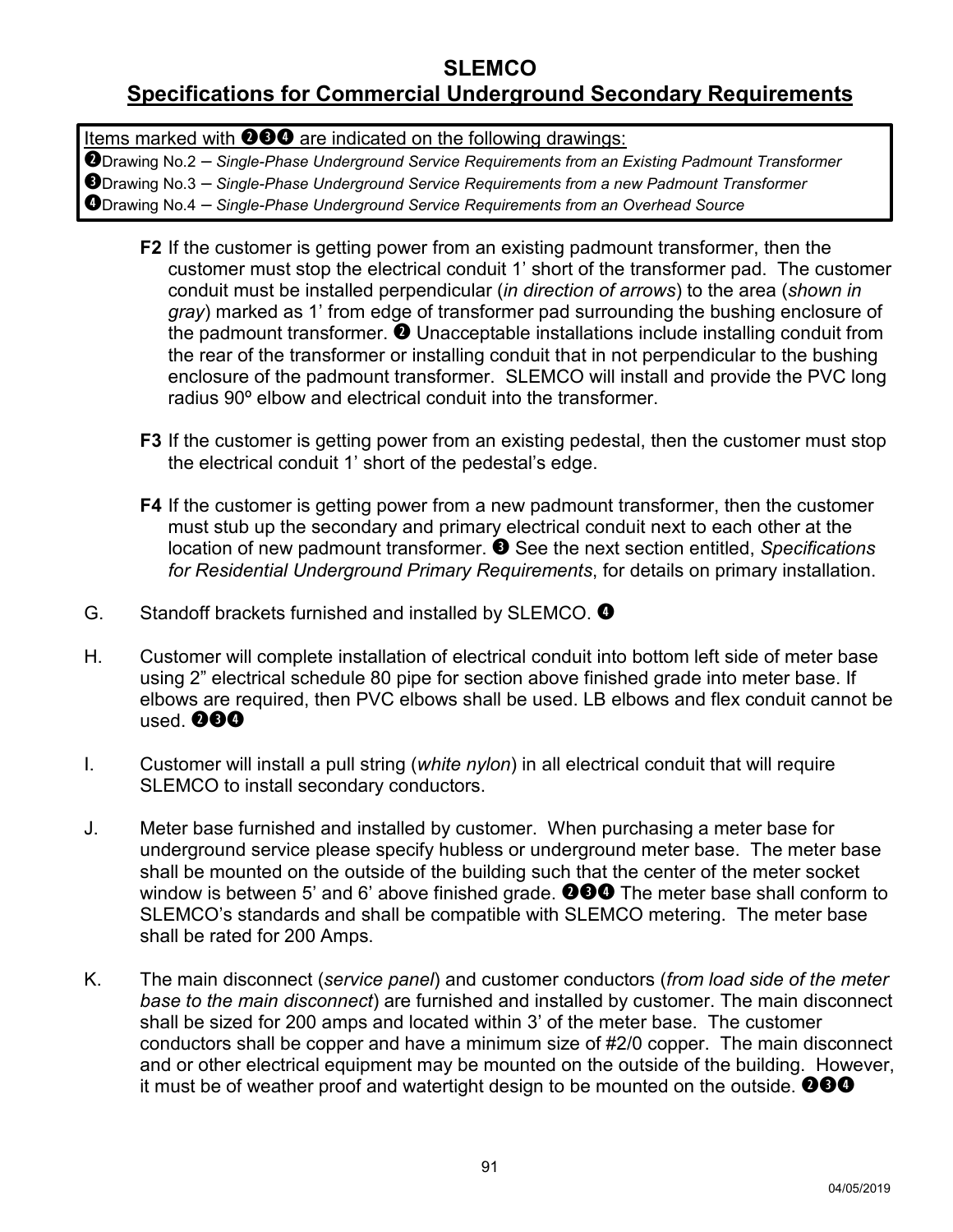### **SLEMCO**

## **Specifications for Commercial Underground Secondary Requirements**

Items marked with  $\odot$  $\odot$  are indicated on the following drawings:

Drawing No.2 – *Single-Phase Underground Service Requirements from an Existing Padmount Transformer* Drawing No.3 – *Single-Phase Underground Service Requirements from a new Padmount Transformer* Drawing No.4 – *Single-Phase Underground Service Requirements from an Overhead Source*

- L. The customer will be responsible to furnish the meter base ground wire (*minimum #6 soft drawn copper*) and install this wire in electrical conduit from the meter base to the ground rod. The meter base ground wire shall be connected in the ground wire lug, where provided, and not in the service neutral lug.  $\mathbf{\odot} \mathbf{\odot} \mathbf{\odot}$
- M. Ground rod, minimum 5/8" x 8' copperweld or 1/2" x 8' copper, furnished and installed by customer. Ground rod is to be set 1" below finished grade.  $\mathbf{000}$  This is the minimum required by SLEMCO. Additional grounding may be required by the NEC or Governing Authority*.*
- N. Variations of this design may be considered equal as long as NEC requirements are met. To assure acceptability where variations arise, contact SLEMCO prior to installation.
- O. If a Governing Authority requires inspection, inspection tag must be in place and marked approved before SLEMCO will connect service. **@@0**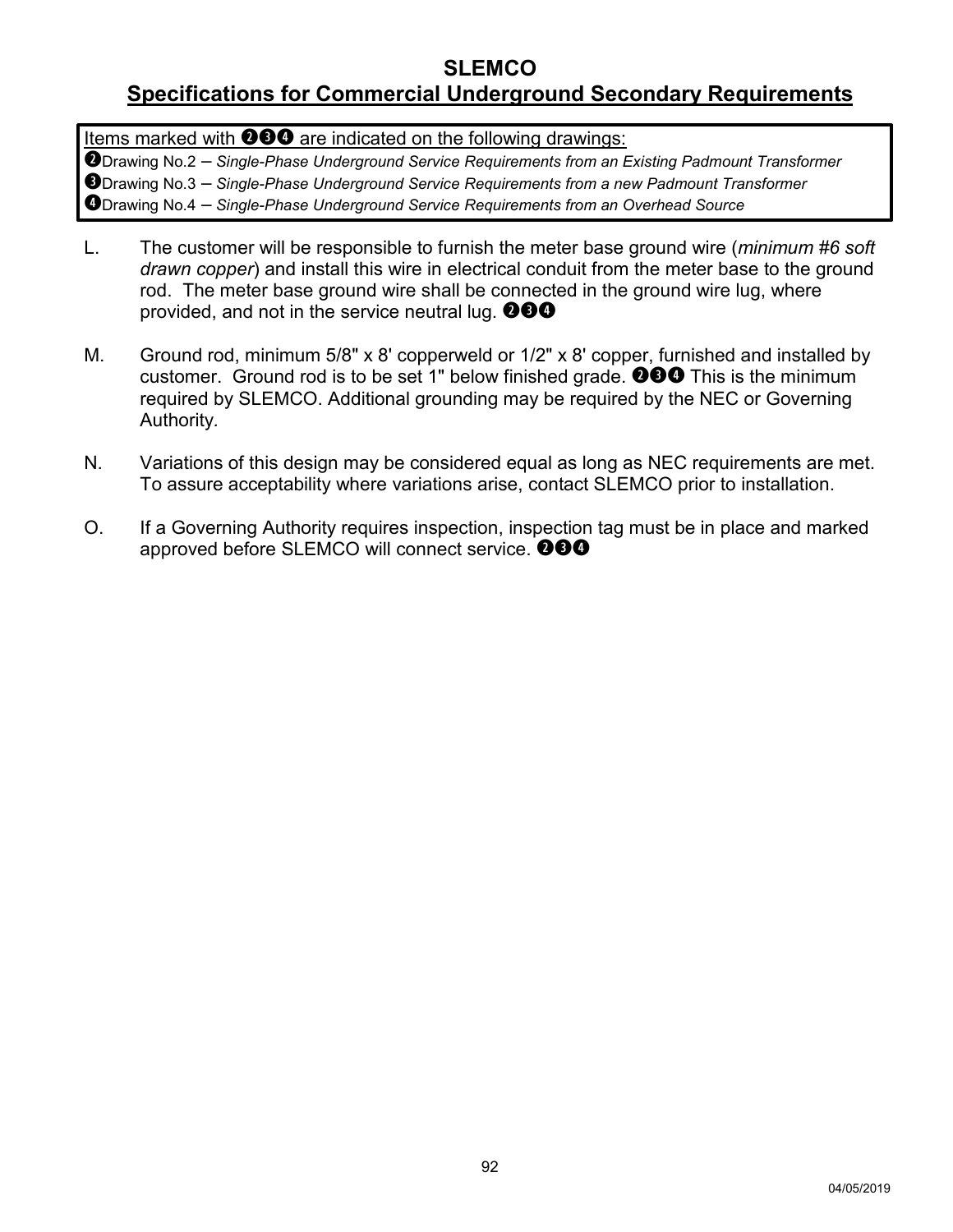

R:\SPECS\RATE&POL\ACAD\DWG2-1PUGSREX.dwg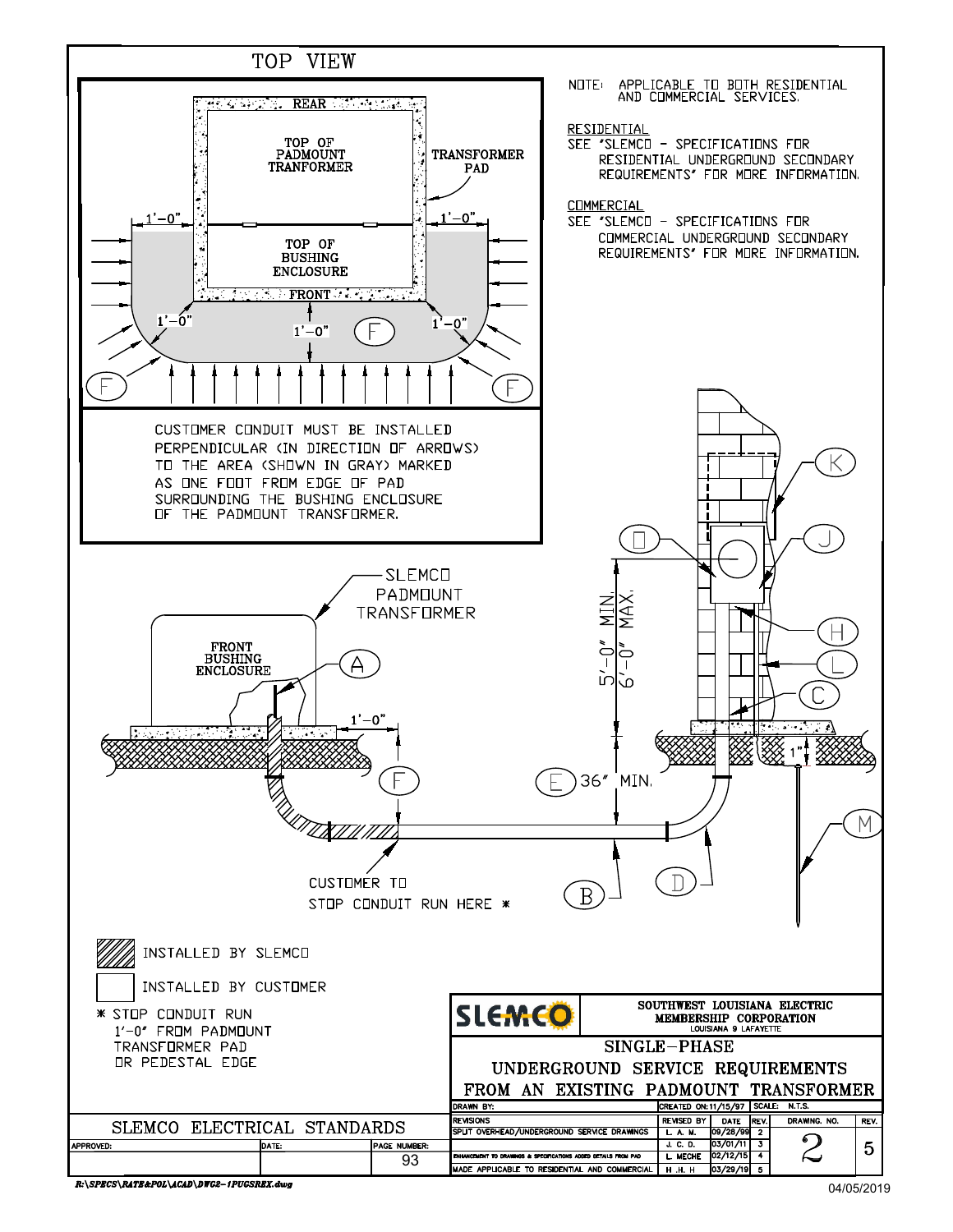

R:\SPECS\RATE&POL\ACAD\DWG3-1PUGSRNEW.dwg